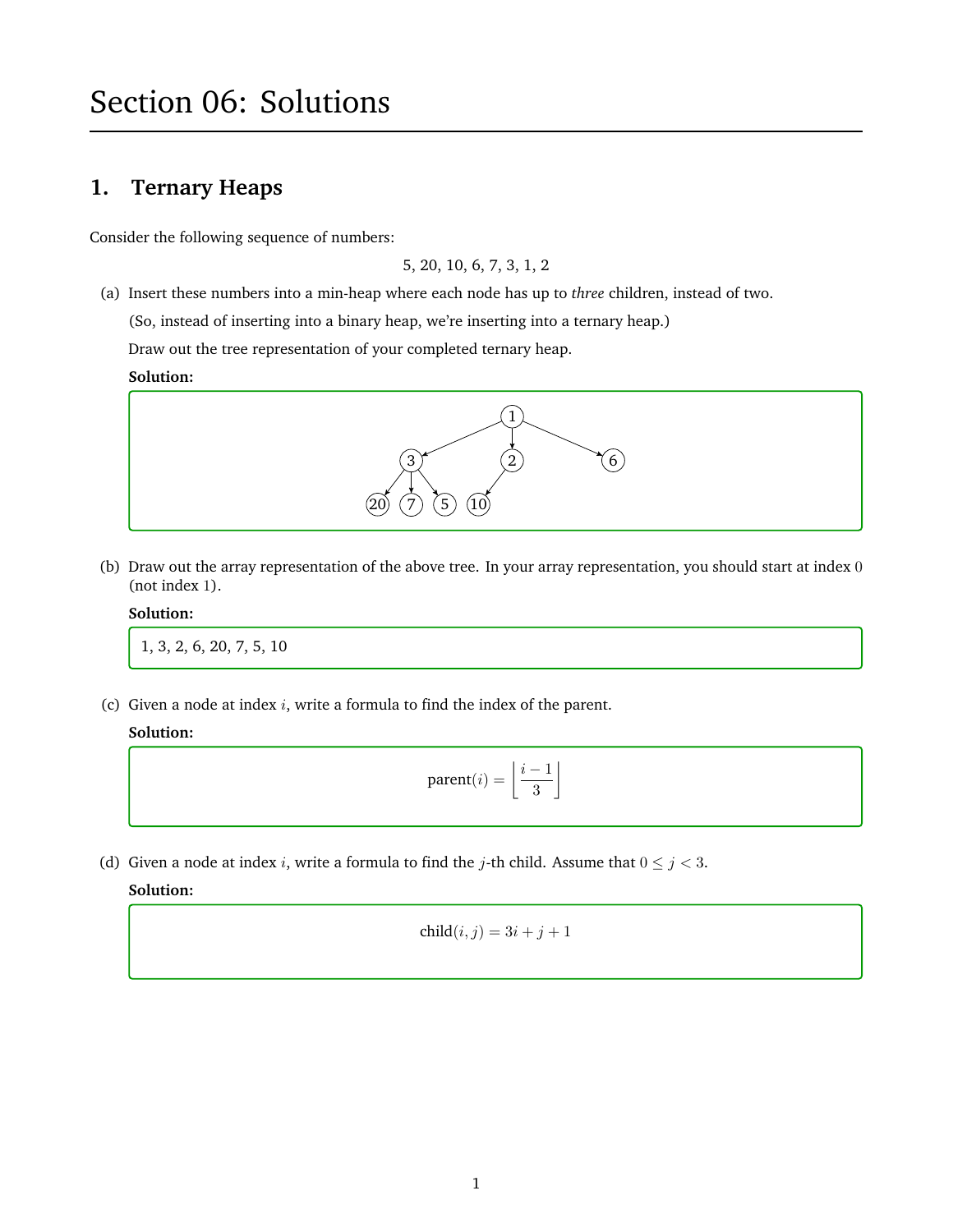# **2. Heaps – More Basics**

(a) Insert the following sequence of numbers into a *min heap*:

[10, 7, 15, 17, 12, 20, 6, 32]

### **Solution:**



(b) Now, insert the same values into a *max heap*.

### **Solution:**



(c) Now, insert the same values into a *min heap*, but use Floyd's buildHeap algorithm.

## **Solution:**



(d) Insert 1, 0, 1, 1, 0 into a *min heap*.

### **Solution:**

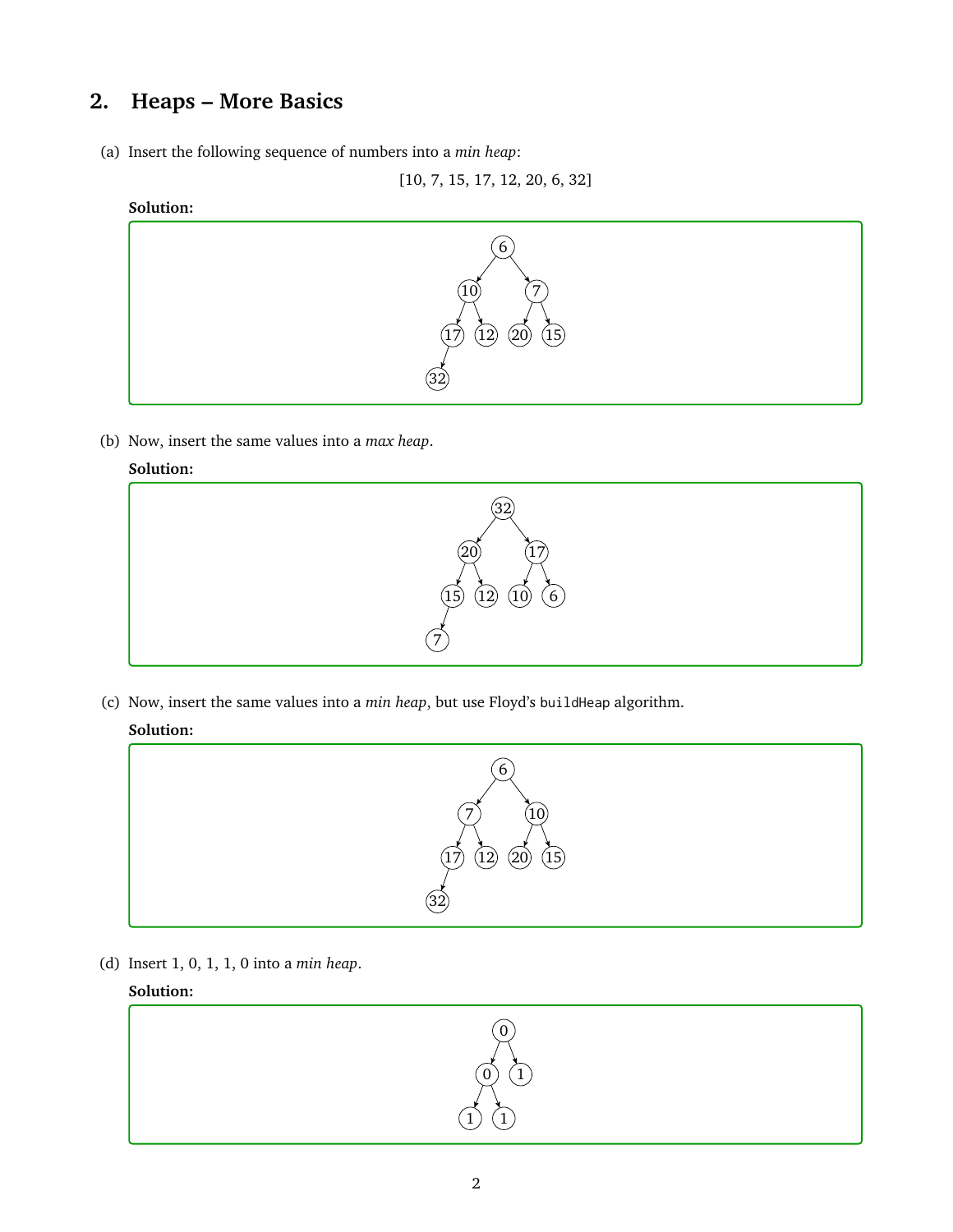(e) Call removeMin three times on the min heap stored as the following array: [1, 5, 10, 6, 7, 13, 12, 8, 15, 9] **Solution:**

[7, 8, 10, 9, 15, 13, 12]

### **2.1. Sorting and Reversing (with Heaps)**

(a) Suppose you have an array representation of a heap. Must the array be sorted? **Solution:**

No,  $[1, 2, 5, 4, 3]$  is a valid min-heap, but it isn't sorted.

(b) Suppose you have a sorted array (in increasing order). Must it be the array representation of a valid min-heap? **Solution:**

Yes! Every node appears in the array before its children, so the heap property is satisfied.

(c) You have an array representation of a min-heap. If you reverse the array, does it become an array representation of a max-heap? **Solution:**

No. For example, [1, 2, 4, 3] is a valid min-heap, but if reversed it won't be a valid max-heap, because the maximum element won't appear first.

(d) Describe the most efficient algorithm you can think of to convert the array representation of a min-heap into a max-heap. What is its running time? **Solution:**

You already know an algorithm – just use buildHeap (with percolate modified to work for a max-heap instead of a min-heap). The running time is  $\mathcal{O}(n)$ .

# **3. Project Prep: contains**

You just finished implementing your heap of ints when your boss tells you to add a new method called contains. Your solution should not, in general, examine every element in the heap(do it recursively!)

```
public class DankHeap {
    // NOTE: Data starts at index 0!
    private int[] heapArray;
   private int heapSize;
    // Other heap methods here....
    /**
    * examine whether element k exists in the heap
     * @param int k, the element to find.
     * @return true if found, false otherwise
     */
    public boolean contains(int k) {
        // TODO!
    }
}
```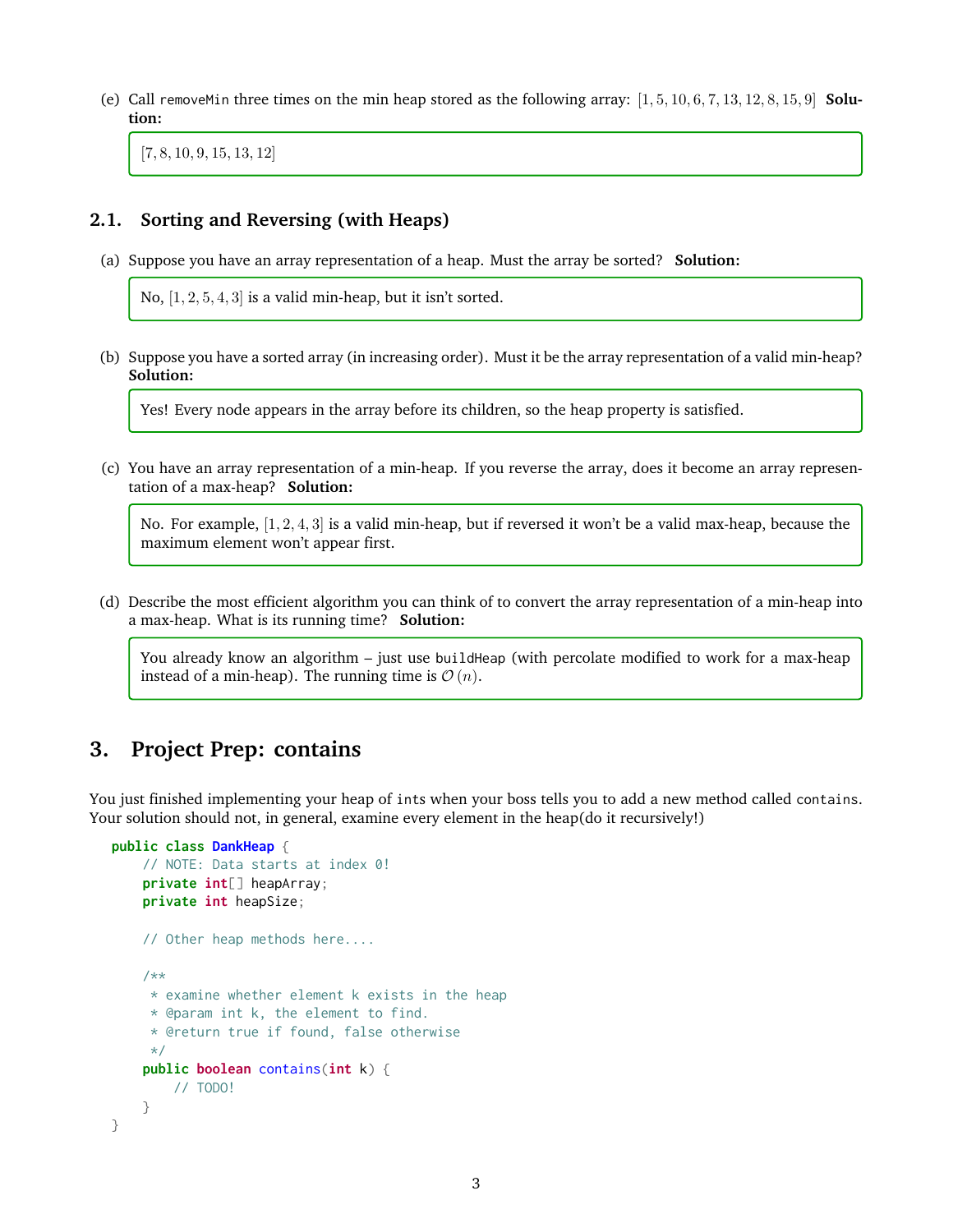(a) How efficient do you think you can make this method? **Solution:**

The best you can do in the worst case is  $\mathcal{O}(n)$  time. If you start at the top (unlike a binary search tree) the node of priority  $k$  could be in either subtree, so you might have to check both. Even if in general we might not need to examine every node, in the worst case, this might lead us to check every node.

(b) Write code for contains. Remember that heapArray starts at index 0! **Solution:**

```
private boolean contains(int k){
    if(k < heapArray[0]){ //if k is less than the minimum value
        return false;
   }else if (heapSize == 0){
        return false;
    }
    return containsHelper(k, 0);
}
private boolean containsHelper(int k, int index){
    if(index >= heapSize){ //if the index is larger than the heap's size
        return false;
    }
    if(heapArray[index] == k){
        return true;
    }else if(heapArray[index] < k){
        return containsHelper(k, index * 2 + 1) || containsHelper(k, index * 2 + 2);
   }else{
        return false;
    }
}
```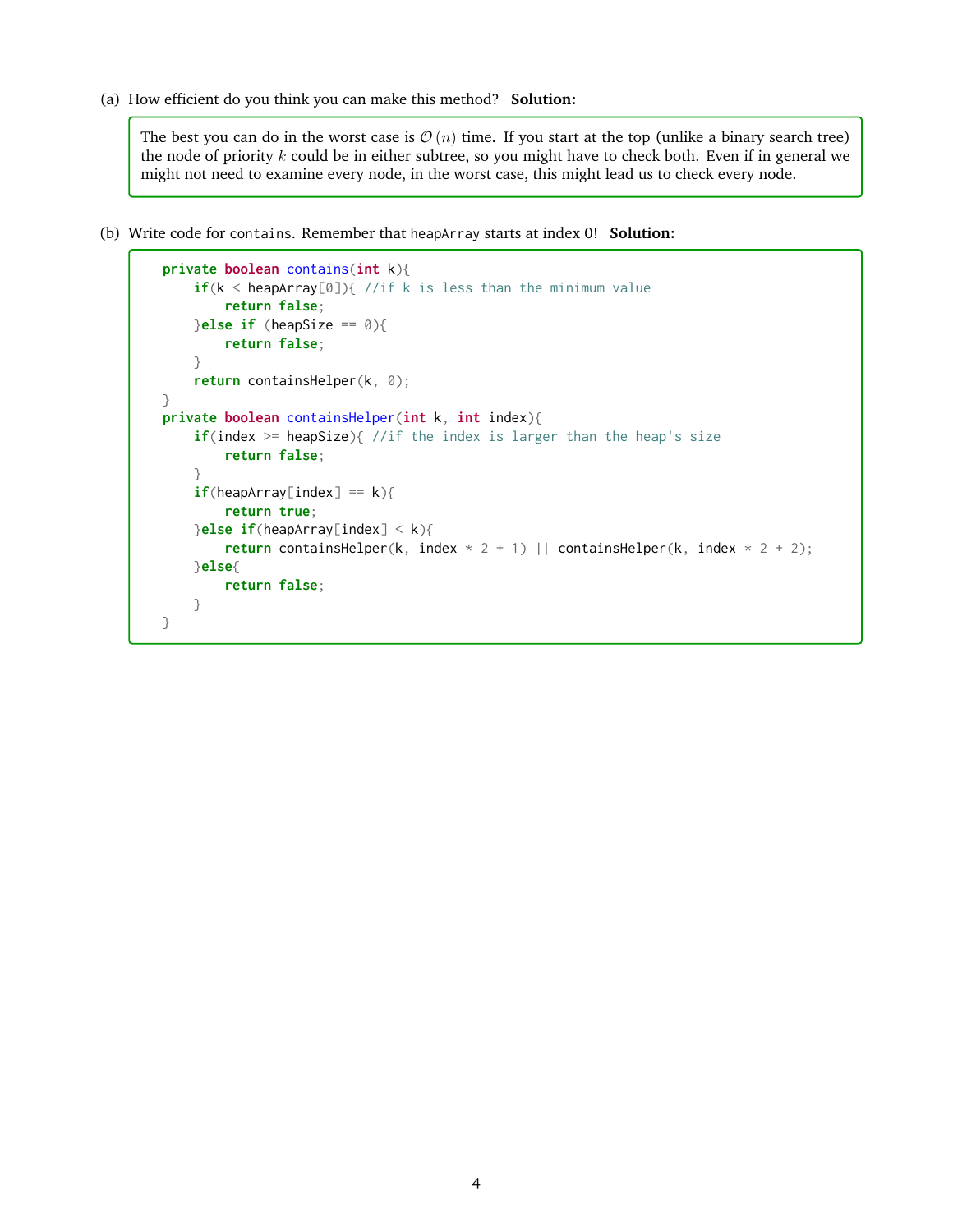# **4. Sorting: Mystery**

Consider the following sorting algorithm in pseudocode. Note that, in this case, the upper bound of each for loop is *inclusive*, so they run up to and including  $i = A$ .length  $-1$  and  $j = i - 1$ .

1: **function** MysterySort(A) 2: **for**  $i = 1$  to A.length  $-1$  **do** 3: **for**  $j = 0$  to  $i - 1$  **do** 4: **if**  $A[j] \geq A[i]$  **then** 5:  $x = A[i]$ 6: shift every item from j to  $i - 1$  right by one 7:  $A[i] = x$ 8: **break**

(a) Is MysterySort most similar to insertion sort, merge sort, quick sort, or selection sort?

#### **Solution:**

MysterySort is most similar to insertion sort. After every iteration of the  $i$  for-loop, a new item has been *inserted* somewhere in the sorted section of the array. Unlike selection sort, the new item could be inserted anywhere in the sorted section, not just at the end. This may involve shifting items over to the right to make room.

(b) Is MysterySort a stable sorting algorithm? Why or why not?

### **Solution:**

MysterySort is unstable. This is due to a combination of reasons:

- (i) The  $j$  for-loop goes over the array from left-to-right;
- (ii) The if-condition that inserts the item does not use strict inequality.

This means MysterySort will insert each new item *before* the first item that is greater than or *equal* to it. Since each successive new item came *after* the last one in the original array, this reverses the order of equal items, which means MysterySort is unstable.

Note that insertion sort is normally a stable sorting algorithm. This could be considered a bug in MysterySort, since stability is a desirable property among sorting algorithms. You could make MysterySort stable by changing line 4 to check if  $A[i] > A[i]$  instead of  $A[i] > A[i]$ .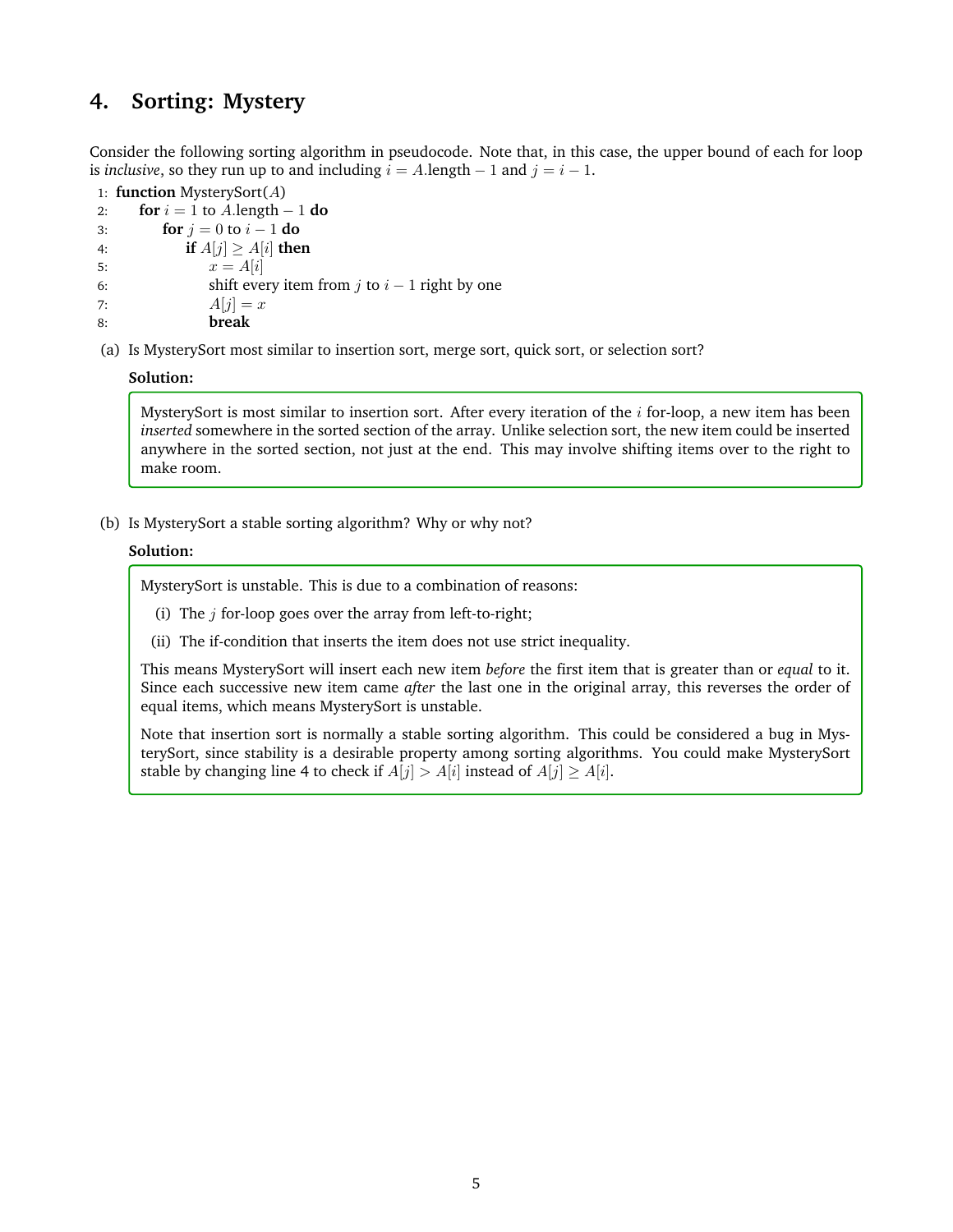(c) What is the best-case runtime (as a tight big- $\mathcal O$  bound) for MysterySort? Why is this the best case?

**Hint:** What happens when MysterySort is given an array that is already sorted?

**Solution:**

The best-case runtime is  $\mathcal{O}(n^2)$ .

Consider that for an array A that is already sorted,  $A[i] > A[j]$  for all  $i > j$ . This means that the if-condition will never be true (ignoring equal items for now). The  $j$  for-loop will then always run  $i$  times, which is  $\mathcal{O}(n^2)$ .

For an array A that is sorted in *reverse* order,  $A[i] \leq A[j]$  for all  $i > j$ . This means that the if-condition will always be true, so the loop runs only once. But when it runs, it shifts every item from j to  $i - 1$  right by one; since  $j = 0$ , this takes i operations. So it is also  $\mathcal{O}(n^2)$ .

Any array will be some combination of these two extremes: the  $i$  for-loop will run for  $k$  iterations before shifting  $i - k$  items over. Either way, it has to visit  $k + (i - k) = i$  items every time, so it is always  $\mathcal{O}(n^2)$ .

Note that insertion sort normally runs in  $\mathcal{O}(n)$  time in the best case, which is an already sorted array. You could fix MysterySort by reversing the j for-loop so it goes from  $j = i - 1$  to 0, and changing the if-condition so it checks if  $A[i] > A[i]$ . This is always true if A is already sorted, so the loop runs once; but this time, it tries to shift over  $(i - 1) - j = (i - 1) - (i - 1) = 0$  items! This takes constant time, so MysterySort will run in  $\mathcal{O}(n)$ .

# **5. Sorting: Design Decisions**

For each of the following scenarios, say which sorting algorithm you think you would use and why. There may be more than one right answer.

(a) Suppose we have an array where we expect the majority of elements to be sorted "almost in order". What would be a good sorting algorithm to use?

**Solution:**

Merge sort and quick sort are always predictable standbys, but we may be able to get better results if we try using something like insertion sort, which is  $\mathcal{O}(n)$  in the best case.

(b) You are writing code to run on the next Mars rover to sort the data gathered each night. (Think about sorting with limited memory and computational power.)

#### **Solution:**

Since each memory stick costs thousands (millions?) of dollars to send to Mars, an in-place sort is probably your best bet. Among in-place sorts, heap sort is a great choice (since it is guaranteed  $\mathcal{O}(n \log n)$  time and doesn't even use much stack memory). Insertion sort meets memory needs, but wouldn't be fast.

(c) You're writing the backend for the website SortMyNumbers.com, which sorts numbers given by users.

#### **Solution:**

Do you trust your users? I wouldn't. Because of that, I want a worst-case  $\mathcal{O}(n \log n)$  sort. Heap sort or Merge sort would be good choices.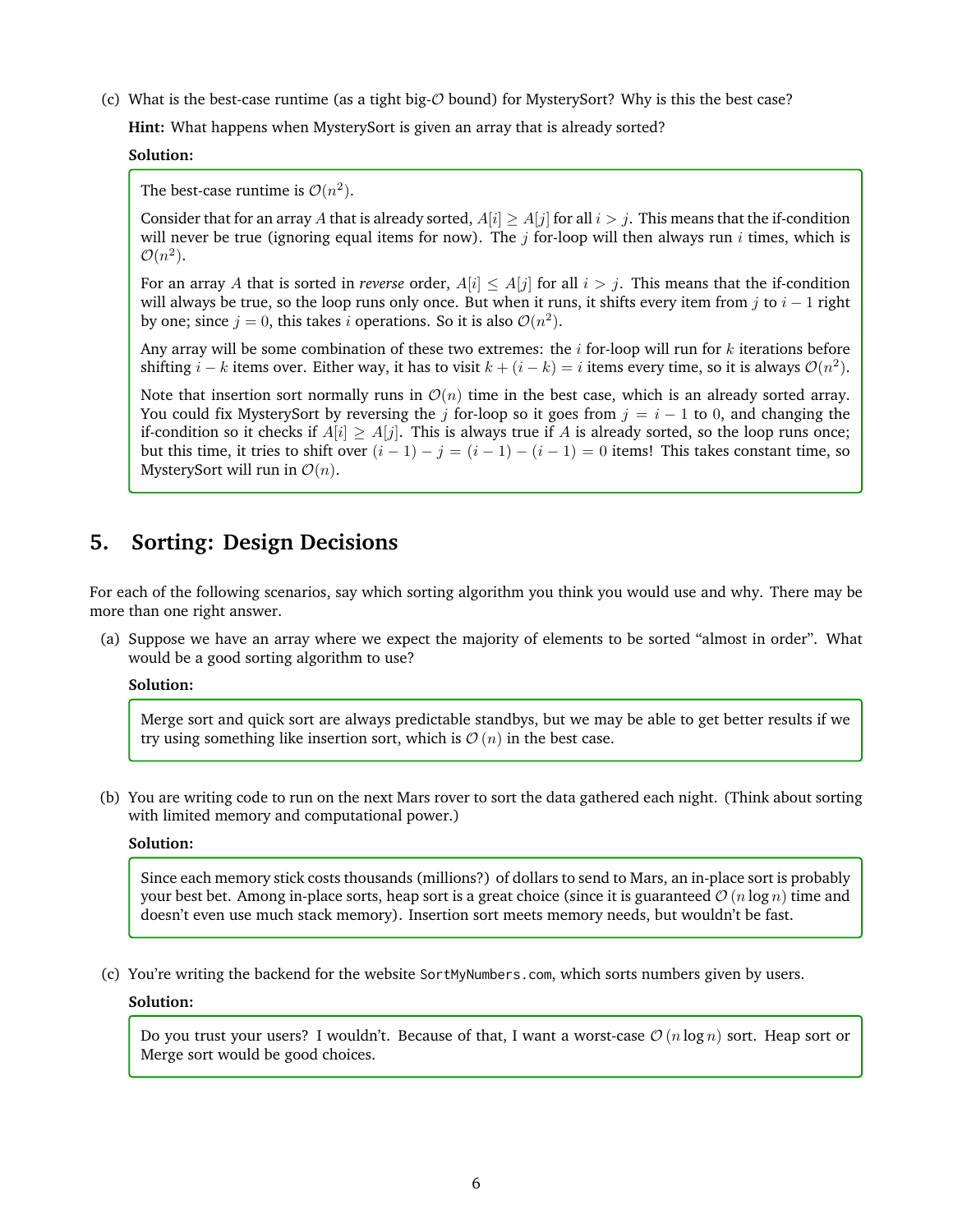(d) Your artist friend says for a piece she wants to make a computer sort every possible ordering of the numbers 1, 2, . . . , 15. Your friend says something special will happen after the last ordering is sorted, and you'd like to see that ASAP.

#### **Solution:**

Since you're going to sort all the possible lists, you want to optimize for the average case – Quick sort has the best average case behavior, which makes it a really good choice. Merge sort and heapsort also have average speed of  $\mathcal{O}(n \log n)$  but they're usually a little slower on average (depending on the exact implementation).

She didn't appreciate your snarky suggestion to "just print  $[1, 2, \ldots, 15]$  15! times." Something about not accurately representing the human struggle.

# **6. Sorting: Algorithm Practice**

(a) Demonstrate how you would use quick sort to sort the following array of integers. Use the first index as the pivot; show each partition and swap.

[6, 3, 2, 5, 1, 7, 4, 0]

#### **Solution:**

[solutions omitted]

(b) Show how you would use merge sort to sort the same array of integers.

#### **Solution:**

[solutions omitted]

# **7. Food For Thought: Recurrences and Heaps**

Suppose we have a min heap implemented as a tree, based on the following classes:

```
class HeapNode {
    HeapNode left;
    HeapNode right;
    int priority;
    // constructors and methods omitted.
}
class Heap {
    HeapNode root;
    int size;
    // constructors and methods omitted.
}
```
You just finished implementing your min heap and want to test it, so you write the following code to test whether the heap property is satisfied.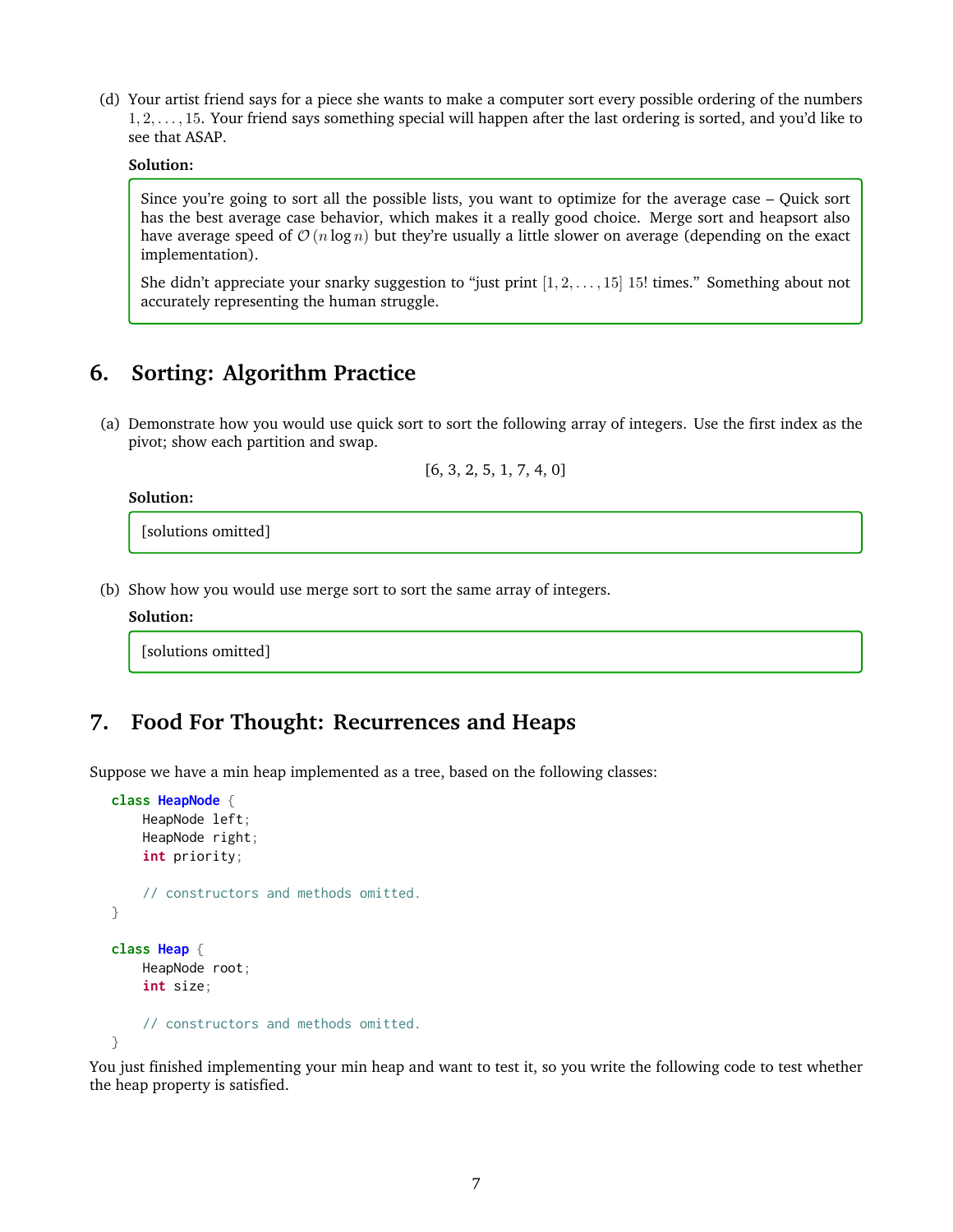```
boolean verify(Heap h) {
    return verifyHelper(h.root);
}
boolean verifyHelper(HeapNode curr) {
    if (curr == null)
        return true;
    if (curr.left != null && curr.priority > curr.left.priority)
        return false;
    if (curr.right != null && curr.priority > curr.right.priority)
        return false;
    return verifyHelper(curr.left) && verifyHelper(curr.right);
}
```
In this problem, we will use a recurrence to analyze the worst-case running time of verify.

(a) Write a recurrence to describe the worst-case running time of the function above. **Hint:** our recurrences need an input integer, use the height of the subtree rooted at curr.

#### **Solution:**

$$
T(h) = \begin{cases} c_1 & \text{if } h = -1\\ 2T(h-1) + c_2 & \text{otherwise} \end{cases}
$$

Instead of writing explicit numbers, we've written the recurrence with  $c_1$ ,  $c_2$  to represent those constants. You will get the same big- $\mathcal O$  at the end regardless of what actual numbers you plug in there. Notice that even when a node doesn't exist, we still make a recursive call and do constant work to realize we can stop recursing, so our base case really is when  $h = -1$ . Since we're doing worst case analysis, both of the subtrees could have  $h - 1$  (i.e. the heap has all possible nodes at every level)

(b) Find an expression (using summations but no recursion) to describe the running time using the tree method. Leave the overall height of the tree  $h$  as a variable in your expression.

**Solution:**



There are  $2^i$  nodes at the  $i$ th level. Each recursive node does  $c_2$  work, so the total work on the  $i$ th recursive level is  $2^i c_2$ . The last recursive level is at  $i = h$  (where the input is  $h - i = h - h = 0$ ), so the total recursive work is  $\sum_{i=0}^h2^ic_2$ . Similarly, the total base case work is  $2^{h+1}c_1$ . Thus

$$
T(n) = 2^{h+1}c_1 + \sum_{i=0}^{h} 2^i c_2
$$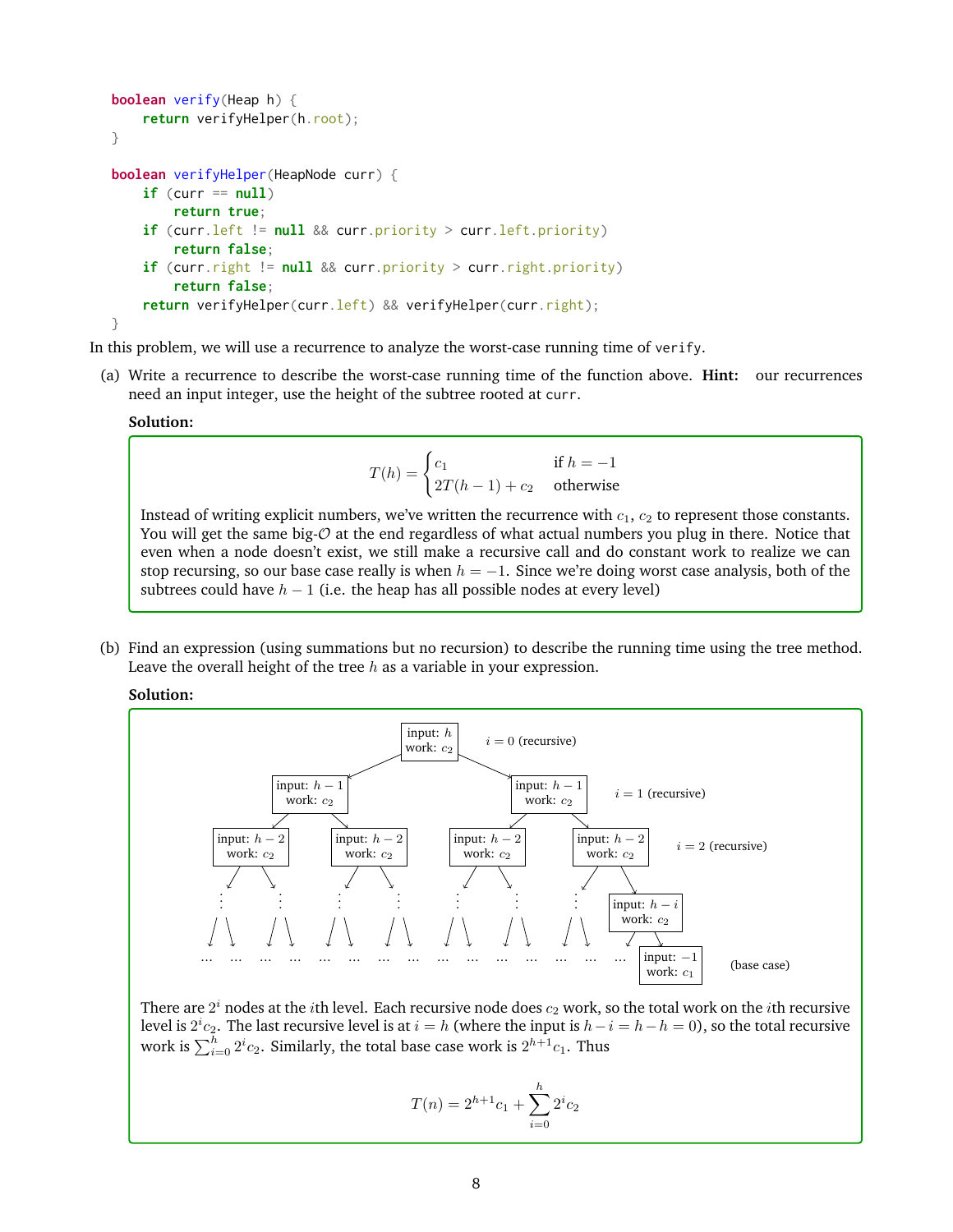#### (c) Simplify to a closed form.

### **Solution:**

$$
2^{h+1}c_1 + \sum_{i=0}^{h} 2^i c_2 = 2^{h+1}c_1 + c_2 \sum_{i=0}^{h} 2^i
$$
  
=  $2^{h+1}c_1 + c_2 \frac{2^{h+1} - 1}{2 - 1}$   
=  $2^{h+1}c_1 + c_2 (2^{h+1} - 1)$   
=  $(c_1 + c_2)2^{h+1} - c_2$ 

(d) If a complete tree has height  $h$ , how many nodes could it have? Use this to determine a formula for the height of a complete tree on  $n$  nodes.

#### **Solution:**

A complete tree of height  $h$  has  $h$  completely filled rows, and one partially filled row. The number of nodes in the first h rows is:  $\sum_{i=0}^{h-1} 2^i = 2^h - 1$  The final row has between 1 and  $2^h$  nodes, so the total number of nodes is between  $2^h$  and  $2^{h+1} - 1$  nodes.

So if we take the log<sub>2</sub> of the number of nodes, we'll get a number between h and  $h + 1$ , thus to get the height exactly, we should find:

 $\log_2 n$ 

(e) Use the formula from the last part to find the big- $\mathcal O$  of the verify.

#### **Solution:**

Combining the last two parts, we have a formula of:

$$
(c_1+c_2)2^{\lfloor \log_2 n \rfloor +1} - c_2
$$

We'd like to eventually cancel the 2 and the exponent of  $\log_2 n$ . Let's make that easier by making the  $+1$ in the exponent what it really is – multiplying the expression by 2.

$$
(c_1+c_2)2\cdot 2^{\lfloor \log_2 n \rfloor}-c_2
$$

Can we use that exponents and logs are inverses to cancel? Not if we want an exact formula; but all we care about is the big- $\mathcal{O}$ . Getting rid of the floor will at most increase the exponent by 1, which is just multiplying that expression by 2, so we are just changing a constant factor and can make the substitution:

$$
2(c_1 + c_2)2^{\lfloor \log_2 n \rfloor} - c_2 \approx 2(c_1 + c_2)2^{\log_2 n} - c_2 = 2(c_1 + c_2)n - c_2
$$

The expression is now clearly  $\mathcal{O} n$ .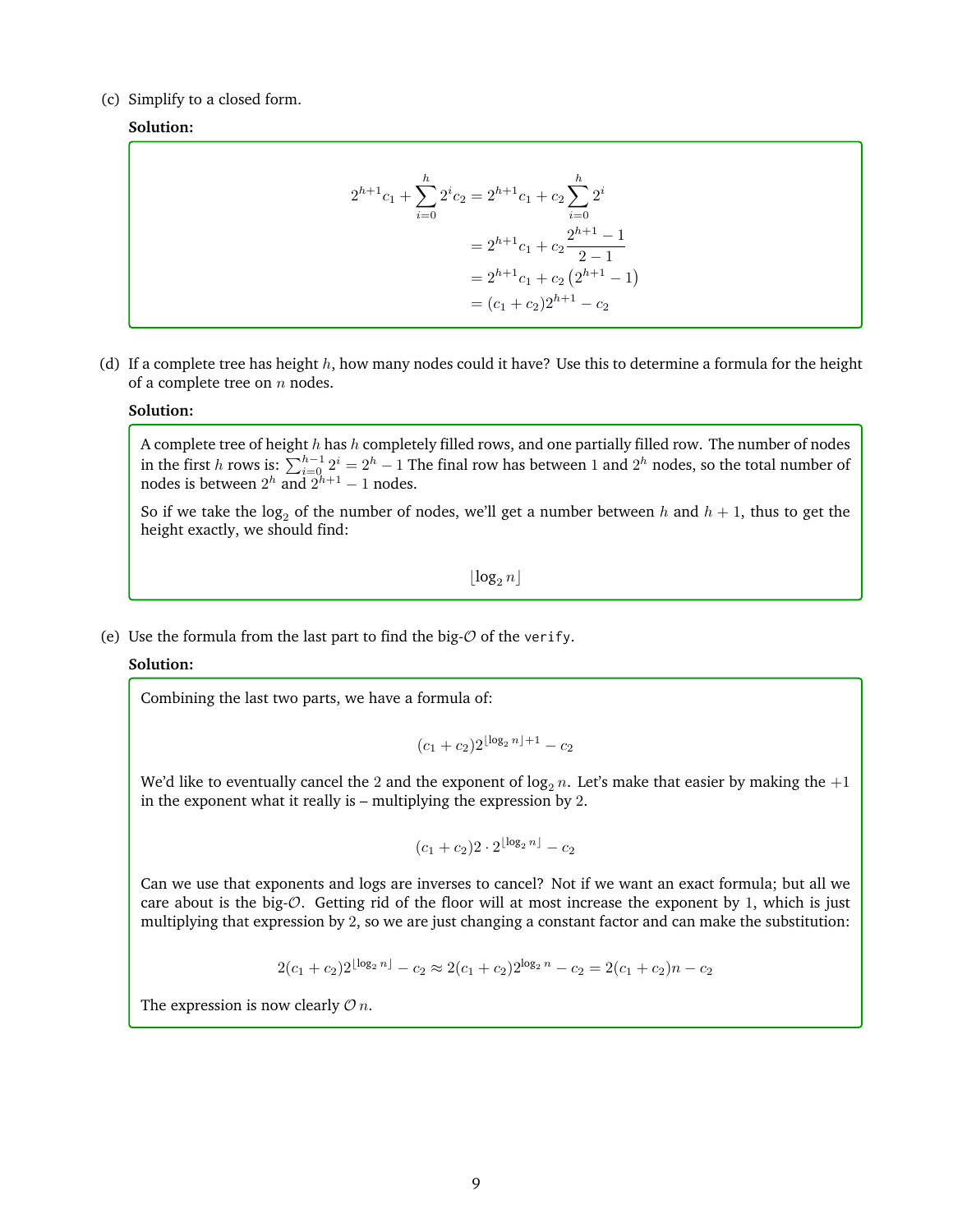# **8. Debugging Heaps of Problems**

For this problem, we will consider a hypothetical hash table that uses linear probing and implements the IDictionary interface. Specifically, we will focus on analyzing and testing one potential implementation of the remove method.

(a) Come up with at least 4 different test cases to test this remove(...) method. For each test case, describe what the expected outcome is (assuming the method is implemented correctly).

Try and construct test cases that check if the remove(...) method is correctly using the key's hash code. (You may assume that you can construct custom key objects that let you customize the behavior of the equals( $\dots$ ) and hashCode() method.)

### **Solution:**

Some examples of test cases:

- If the dictionary contains null keys, or if we pass in a null key, everything should still work correctly.
- If we try removing a key that doesn't exist, the method should throw an exception.
- If we pass in a key with a large hash value, it should mod and stay within the array.
- If we pass in two different keys that happen to have the same hash value, the method should remove the correct key.
- If we pass in a key where we need to probe in the middle of a cluster, removing that item shouldn't disrupt lookup of anything else in that cluster.

For example, suppose the table's capacity is 10 and we pass in the integer keys 5, 15, 6, 25, 36 in that order. These keys all collide with each other, forming a primary cluster. If we delete the key 15, we should still successfully be able to look up the values corresponding to the other keys.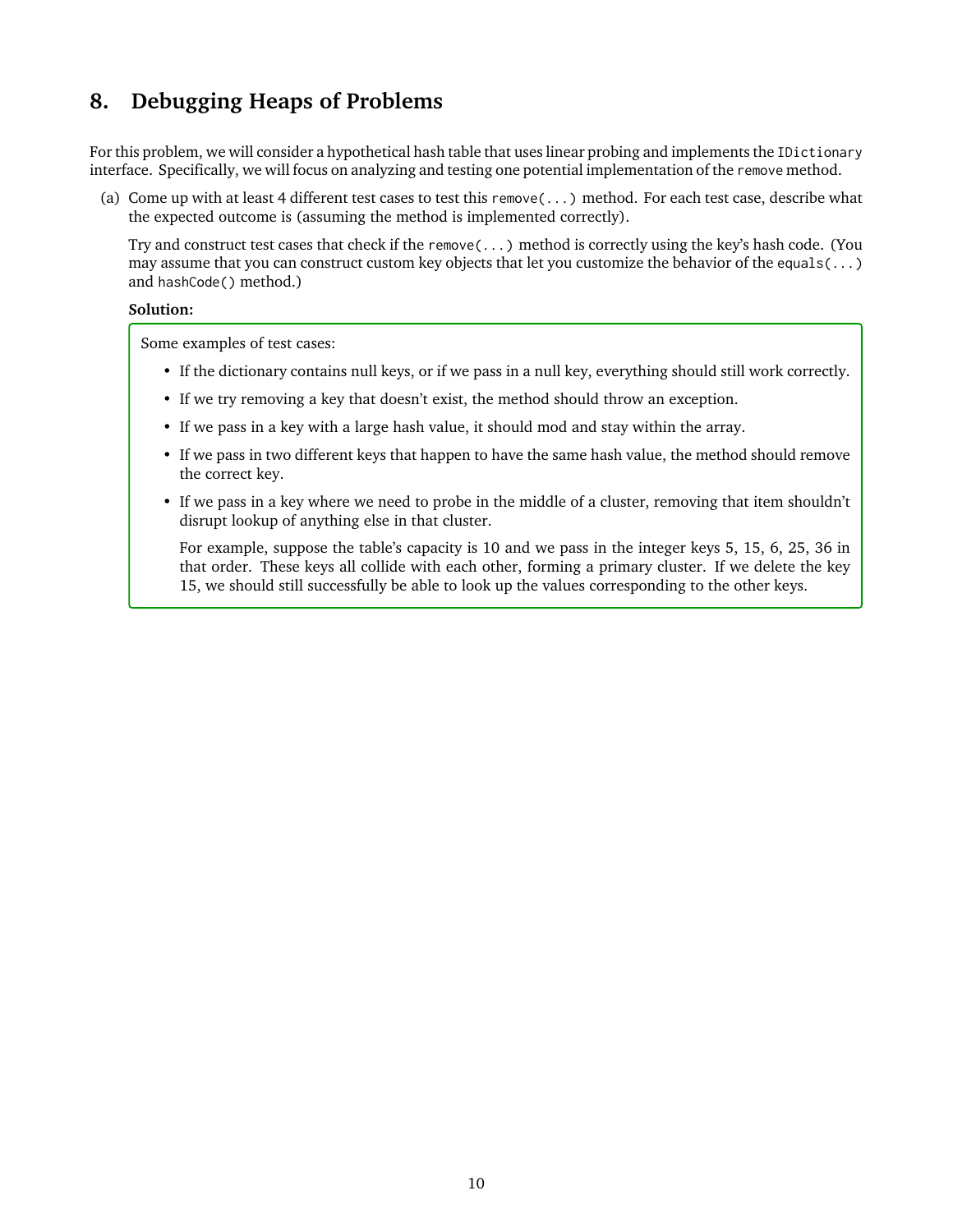(b) Now, consider the following (buggy) implementation of the remove(...) method. List all the bugs you can find.

```
public class LinearProbingDictionary<K, V> implements IDictionary<K, V> {
   // Field invariants:
   //
   // 1. Empty, unused slots are null
    // 2. Slots that are actually being used contain an instance of a Pair object
    private Pair<K, V>[] array;
   // ...snip...
    public V remove(K key) {
        int index = key.hashCode();
        while ((this.array[index] != null) && !this.array[index].key.equals(key)) {
            index = (index + 1) % this.array.length;
        }
        if (this.array[index] == null) {
            throw new NoSuchKeyException();
        }
        V returnValue = this.array[index].value;
        this.array[index] = null;return returnValue;
   }
}
```
# **Solution:**

The bugs:

- We don't mod the key's hash code at the start
- This implementation doesn't correctly handle null keys
- If the hash table is full, the while loop will never end
- This implementation does not correctly handle the "clustering" test case described up above.

If we insert 5, 15, 6, 25, and 36 then try deleting 15, future lookups to 6, 25, and 36 will all fail.

Note: The first two bugs are, relatively speaking, trivial ones with easy fixes. The middle bug is not trivial, but we have seen many examples of how to fix this. The last bug is the most critical one and will require some thought to detect and fix.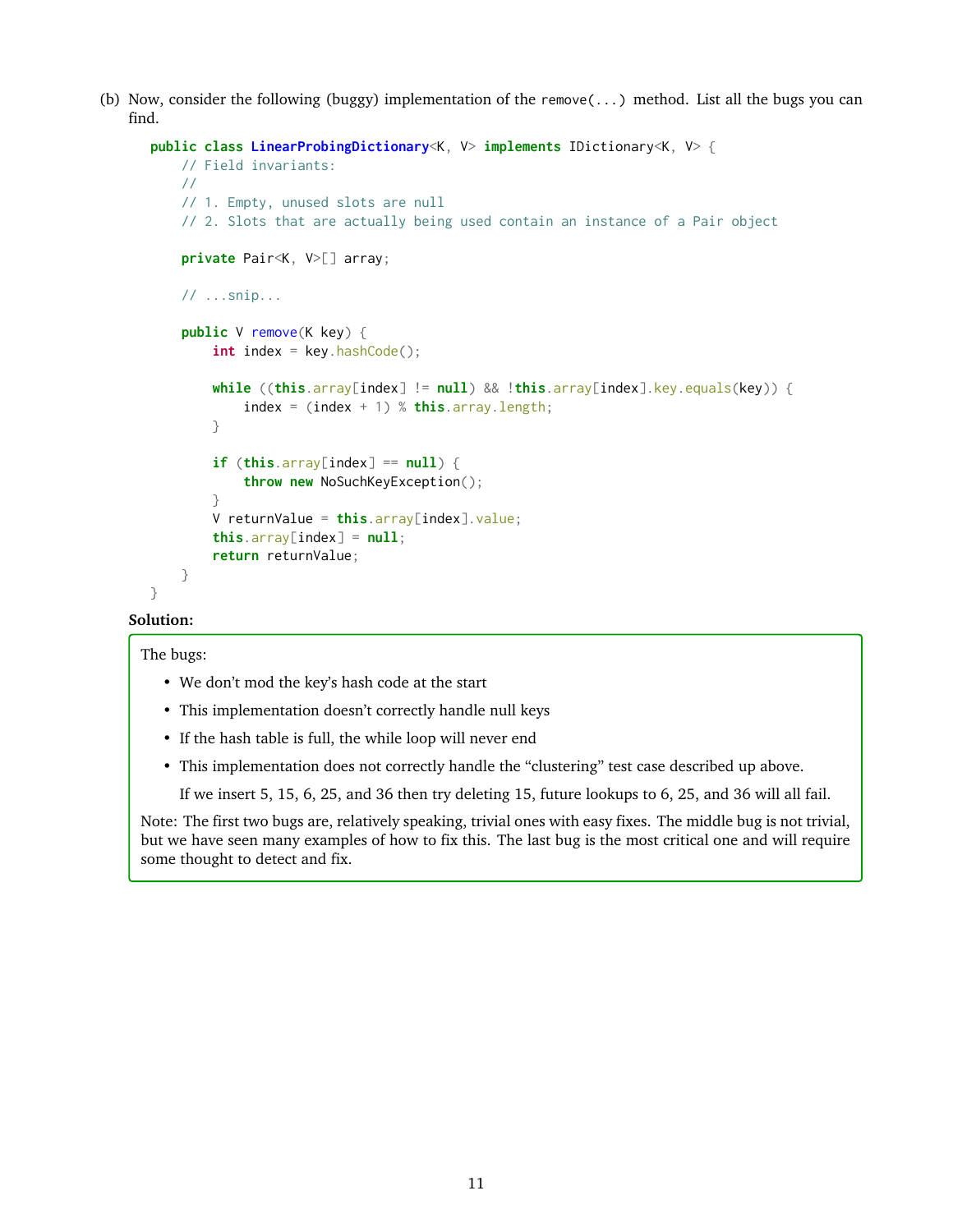(c) Briefly describe how you would fix these bug(s).

# **Solution:**

- Mod the key's hash code with the array length at the start.
- Handle null keys in basically the same way we handled them in ArrayDictionary
- There should be a size field, with ensureCapacity() functionality.
- Ultimately, the problem with the "clustering" bug stems from the fact that breaking a primary cluster into two in any way will inevitably end up disrupting future lookups.

This means that simply setting the element we want to remove to null is not a viable solution. Here are many different ways we can try and fix this issue, but here are just a few different ideas with some analysis:

**–** One potential idea is to "shift" over all the elements on the right over one space to close the gap to try and keep the cluster together. However, this solution also fails.

Consider an internal array of capacity 10. Now, suppose we try inserting keys with the hashcodes 5, 15, 7. If we remove 15 and shift the "7" over, any future lookups to 7 will end up landing on a null node and fail.

**–** Rather then trying to "shift" the entire cluster over, what if we could instead just try and find a single key that could fill the gap. We can search through the cluster and try and find the very last key that, if rehashed, would end up occupying this new slot.

If no key in the cluster would rehash to the now open slot, we can conclude it's ok to leave it null.

This would potentially be expensive if the cluster is large, but avoids the issue with the previous solution.

**–** Another common solution would be to use lazy deletion. Rather then trying to "fill" the hole, we instead modify each Pair object so it contains a third field named isDeleted.

Now, rather then nulling that array entry, we just set that field to true and modify all of our other methods to ignore pairs that have this special flag set. When rehashing, we don't copy over these "ghost" pairs.

This helps us keep our delete method relatively efficient, since all we need to do is to toggle a flag.

However, this approach also does complicate the runtime analysis of our other methods (the load factor is no longer as straightforward, for example).

# **9. Memory: Short Answer**

(a) What are the two types of memory locality?

# **Solution:**

Spatial locality is memory that is physically close together in addresses. Temporal locality is the assumption that pages recently accessed will be accessed again.